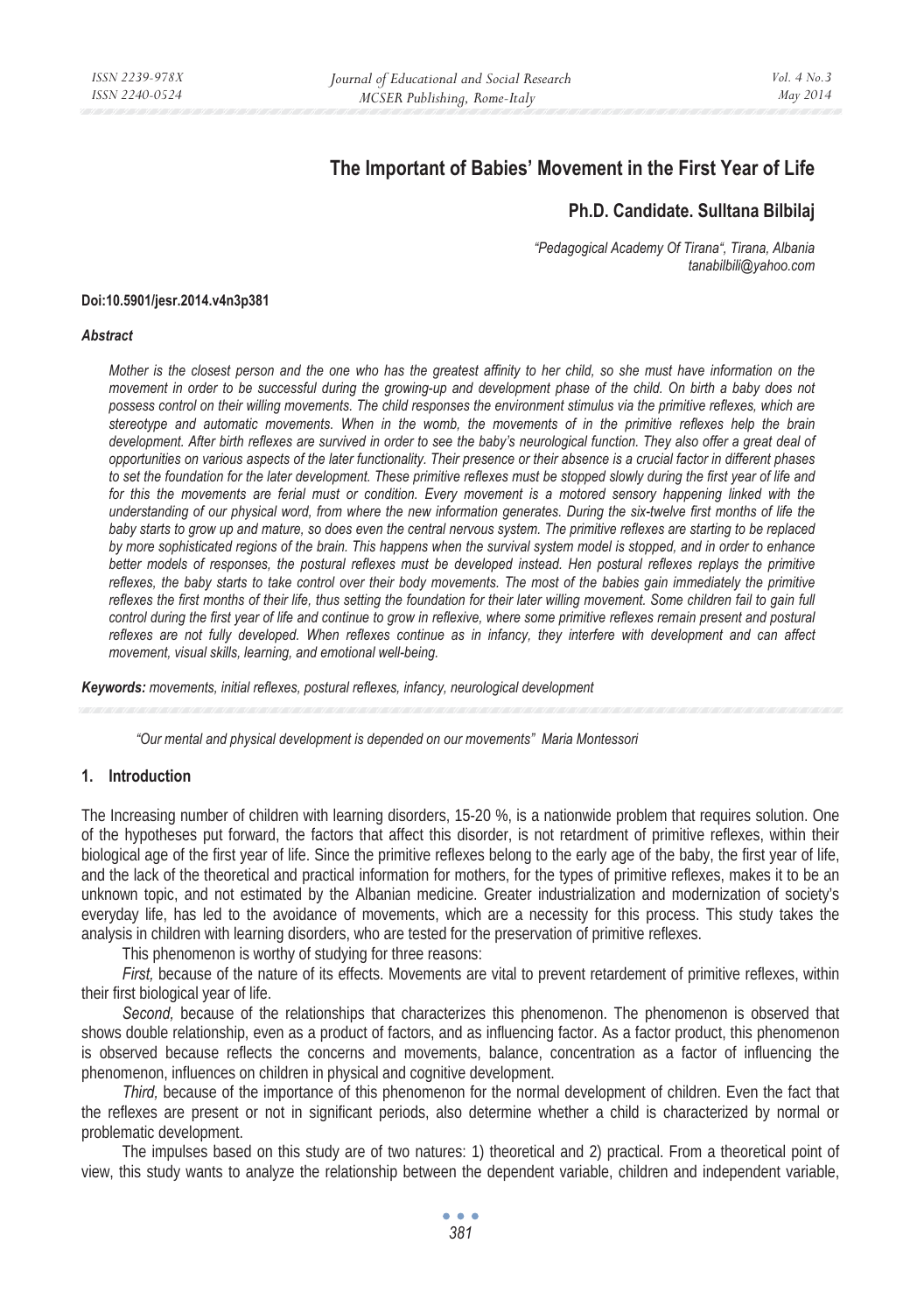moving therapy and want to emphasize three main things.

- *First,* how important is this relationship, viz how important is the independent variable, exercises for the dependent variable, children and the variety that accompanies it.
- *Second,* what is the character of the relationship, viz to see if this relationship is characterized by a positive or negative report.
- *Third,* what are the conditions that determine the character of the relationship. Viz, the study is interested to see in what circumstances the relationship appears positive and negative as well, and in what circumstances it occurs.

The impulses from a practical point of view are two:

- First, the negative/positive effects that accompany the presence, action, influence (or their lack) of the independent variable (movement) on the dependent variable (to children).
- Second, the need to identify the conditions in which the negative effects of independent variables on the dependent variable (children) can be eliminated.

Based on the facts that are observed in the daily life, regarding the children with cognitive disorders, the main question that this paper analyzes and tries to give an answer is:

Do the movements have any effect to unconstrained primitive reflexes, even they are beyond their biological age? The objectives and the hypotheses of the research, related to theories of unconstrained initial reflexes.

Study shows the phenomenon to children 6-10 years old age group, which are situated in the city of Vlora. It attempts to verify three realities.

- First, if observed, or not, the presence of initial reflexes is present;
- Second, if observed that is present, in what level is observed? Viz, if the level of preservation of unconstrained primitive reflexes that observed is high or low.
- Third, if changes are observed or not, when triggered independent variables, viz how children change when they undergo a motor therapy.

This phenomenon is studied from two perspectives: One is psychological perspective. (From this perspective, the study try to identify the characteristics and dynamics that characterize the dependent variable, children with learning disorders), and the other one is therapeutic perspective. (From this perspective, the study aims to see whether the application of some reflexive motor therapy techniques, manages to cause changes in the dependent variable).

This study considers the phenomenon of children with learning disorders associated with movements (independent variables):

The aim of this study is to look at what way and to what extent such factors can influence and effect changes in the level and trends related to the abnormalities observed in children with disorders. In this sense causality which this study puts at the spotlight, is the relationship between children with disorders (dependent variable) and reflexive movements (independent variables).

Regarding the phenomenon, researchers agree that there is a connection between the unconstrained initial reflexes and disturbances in learning.

This study uses the experimental method. The method puts the focus on the analysis of children aged 6-10 years old, children are selected from schools in Vlora, with joint disorders in learning.

The Analyzing of the dynamics is realized in experimental conditions in which we compare the features before and after putting into motion the independent variable, which sends messages to all stakeholders, but especially for mothers.

### **2. Literature Review**

In this scientific article is addressed the degree of impact of movements in children with learning problems, where children will be exercised with reflexes, if they have such ones. Increasing the number of children with learning difficulties is a nationwide problem that requires immediate attention from neurobiology sciences, psychology, pedagogy, medicine etc. Difficulty in learning from the initial presence of reflexes, Babinski, Moro and Startle, walking or steps (Stepping), Research (Rooting), Gain (Sucking), Asymmetric tonic neck reflex (ATNR), Tonic reflex Maze (TLR), Palm reflex (Handheld), Plantar reflex (Plantar) Reflex Galant, parachute reflex of about 70 such is a neurological disorder, where children may have difficulty in speaking, reading, writing, spelling, reasoning, perception, memory, organization or information processing.

Primitive reflexes are essential for the survival and development in the womb, and in the first months of life (Hannanaford 1995). The time of appearance of initial reflexes phase, begin in the prenatal child in utero, where the first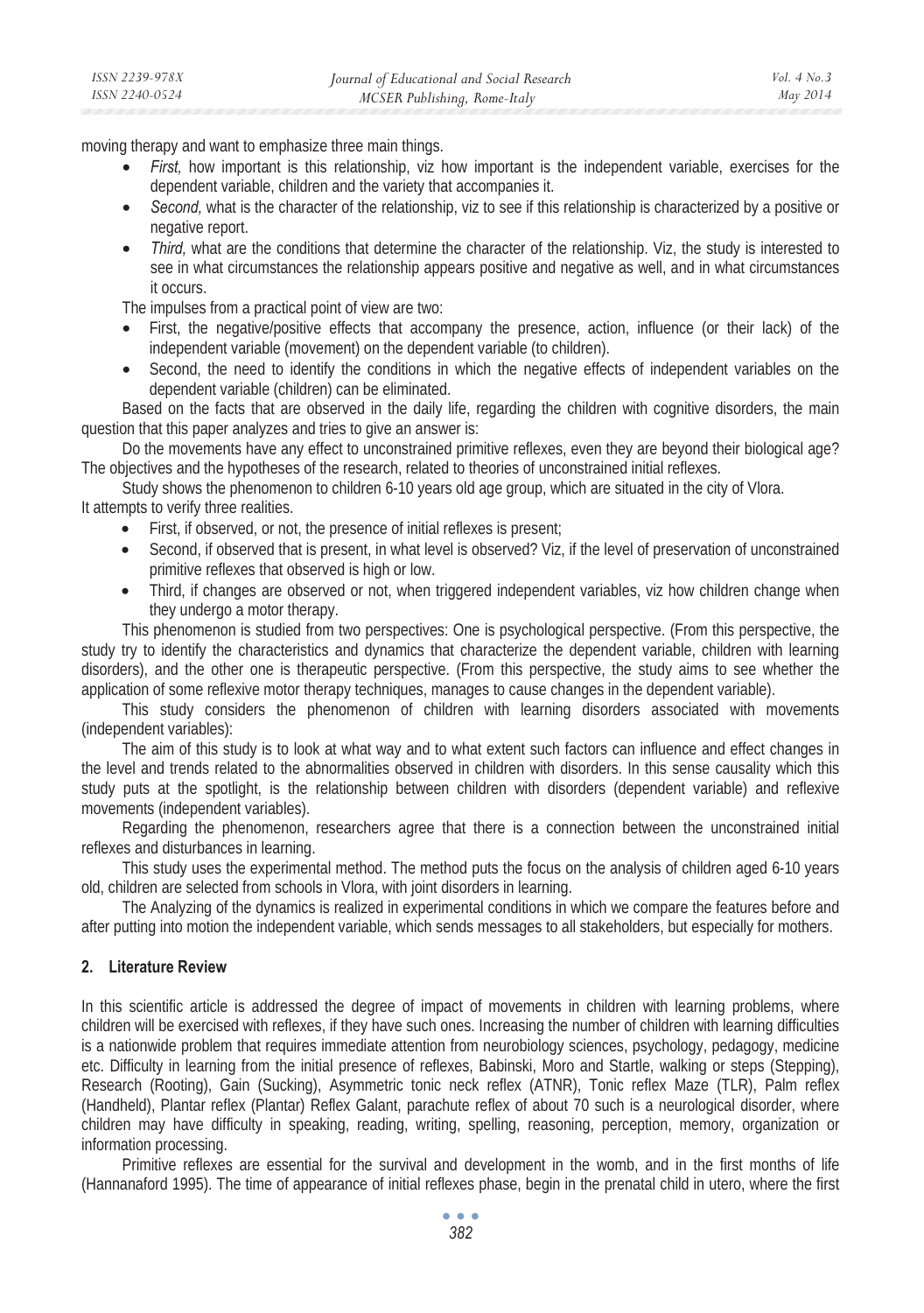| ISSN 2239-978X | Journal of Educational and Social Research | Vol. $4$ No. $3$ |
|----------------|--------------------------------------------|------------------|
| ISSN 2240-0524 | MCSER Publishing, Rome-Italy               | May 2014         |
|                |                                            |                  |

difficulty of the performance of early reflexes is very big. This fact makes it difficult to avoid interference disorders. Some initial reflexes are present at birth and are the indicators of neurobiological development, especially the brain, who is checked by a doctor (Wolf & Binet. 1973). All the initial reflexes are active only within the first year of life, and parents lack of information about their role, and characteristics to monitor and help to act in due time. Signs of malfunctioning of the initial reflexes can be observed during this period, but the effects on learning disorders, especially come later, after the second year of life with the performance of language learning, learning in the pre-school years, and at school later.

The anatomical and biological initial reflexes, stay for a short period of time and under the influence of specific movements, based on the type of initial reflex, they constrain and leave the place to postural reflexes. This happens on stage when they are integrated with higher centers of the brain control (Zafeiriou, 2004). If they are retained beyond their normal age of integration, they can disturb some or all functions of the higher brain centers, which includes behavior, learning, integration of large or fine movements, and more neurological disorders (Salkind, 2002). Retained primitive reflexes are also a big problem that disrupts the structural foundations, emotional and biochemical and behavioral learning.

Neuroscientist and education researchers have discussions on extensive research and have issued separate arguments, about the learning process, referring to the study of the brain (Whitebread and Coltman 2008). Referring to the very early brain development in utero, it is affected by initial movements and reflexes (Rohkamm 2004; Melillo, 2009). Movements form the neural network models and approaches that make prevention and not allowing the connection of different brain areas, which are very important for the further stages of learning, communication, emotion, motivation (Frank A. & Peter L, 1994). What happened to the brain during pregnancy if the child does not carry these reflexes at birth? Do initial movements and reflexes operating in the pre-natal period? Cognitive and physical development of the baby is at risk. What happened to the original reflexes, which are present beyond their biological age, the first year of life of the baby? They should be replaced with postural reflexes to provide a form of practice that later harmonized in voluntary movement (Rohkamm 2004). Movements functioning and what happened to the brain even at the stage it is not done replacing reflexes? Initial learning comes through our sensibility. Any initial reflex is associated with one or more of the sensory processing systems: space, taste, touch, smell, sight, hearing, pro perceptive and / or interceptive (Melillo, 2009). Therefore, if the initial reflex is stored, the children may experience a malfunctioning in one or more of sensory processing systems. This can lead to what is known as a disorder of the sensory process which plays the main role in the learning process.

For the constraint of initial reflexes, is used a program based on the theory of repetition, viz, allow the repetition of the individual stages of development through repetition of movements that is based on early brain development (Goddard, 2002). The brain is given a "second chance" to pass through stages which lacked or were incomplete in the first part of the life, thus creating and developing nervous joint. Each reflex functions equipped with its own specific movements which have performance based on neurobiological function. Exercise with specific movements for each type of reflex, for example, Moro movement intimidation, is exercised by opening and closing of the limbs and the move of head as well, and these movements are exercised for a period of time until to make Moro fully constrained. ATNR through movements of the head and limbs with a clearly defined working on to help left right hemispheres to provide initial position with hands together placed on knees and feet crossed in a position to sit somewhere, eg in chair, The first step is to turn your head to the left, escort the head with the left hand opening, then right hand, left foot, right foot. Returning to the same place on the initial position of the legs in the beginning, the hands and in the bottom of the head so is dealt with the right side. A hyperactive hand and foot walk, make like floating in the air, a disleksic turn left and right, with wings outstretched , with his fist and thumb raised high to accompany the hand and eye movement with Focus on great finger , etc. The totality of movements leading to brain balancing programs with a daily series of exercises selected sensory, physical, and academic (Melillo, 2009). Once abnormal reflex exercises are conducted, more academic problems, emotional and physical child postural reflexes disappear and busy place (Vasta. R Haith. M and Miller. S, 2004).

### **3. As a Direct Movements Infant Cognitive Development?**

To understand the basics of this relationship opinion - motion, we must remember the early development of the human brain (Vasta, Haith and Miller). Baby undergoes a supernatural work of resistance and coordination, so that it passes from a state immobilization, staying lying on the move, in the first years of life. This act is associated only with massive processing of certain neural networks and learned through practice each new movement repertoire of movements. As the child grows, any development deploys sensory apparatus, especially the ears, mouth, hands, nose and eyes in a handy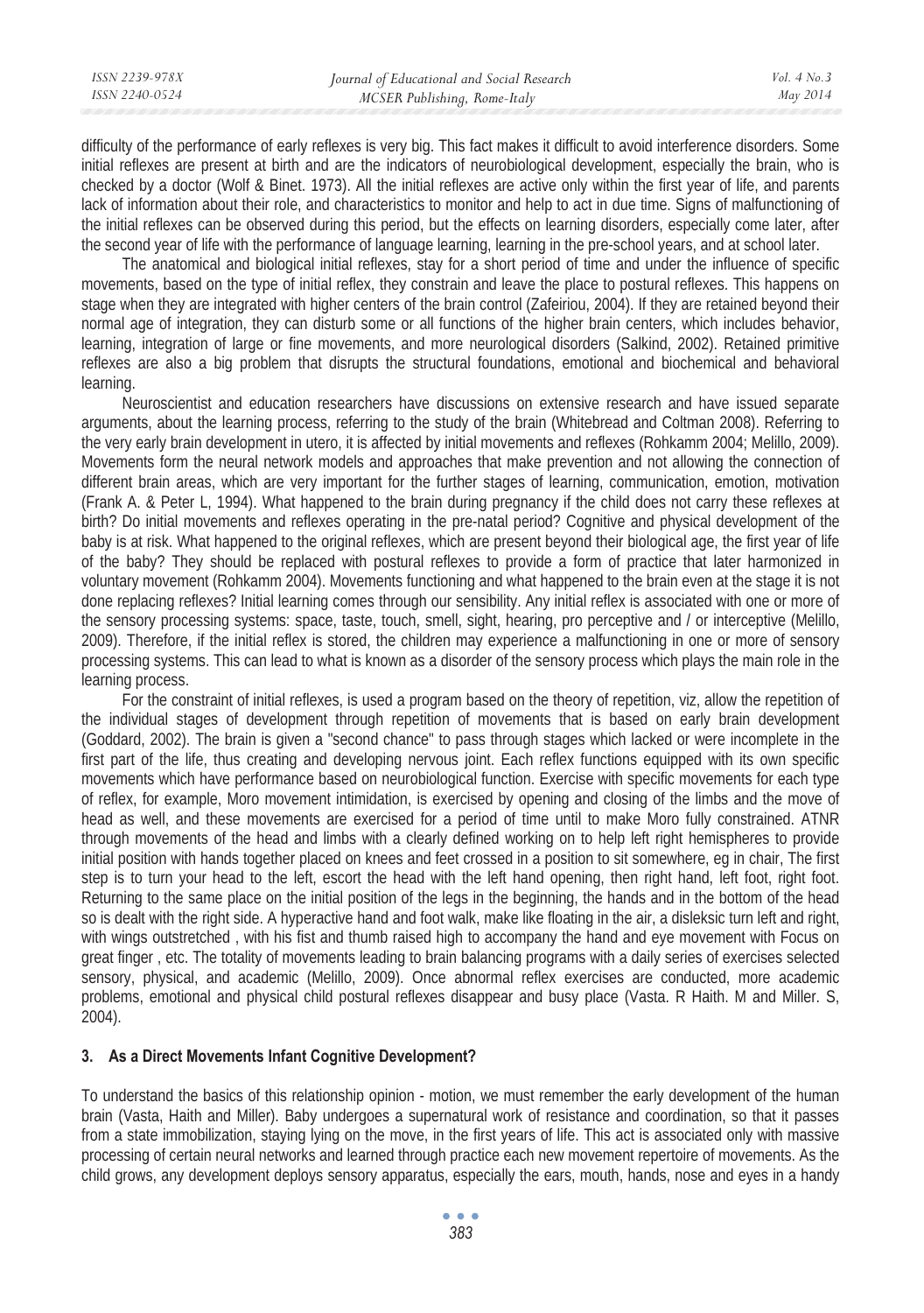place for environmental data. Vestibular system is associated with abdominal and core muscles and back muscles are those who work for the establishment of the first head - a great achievement. While strengthening the back muscles, the child is able to raise his head to listen with both ears, and begin to see the world with both eyes. Sitting vertically on the back or front of the hands of the mother, as well as staying lying on the ground allows the child to work actively to strengthen the neck muscles.

Based on the above information on muscles, we conclude that the consequences of the frequent use of benches holder serving as child car seats, baby hold at an angle of 45 degrees, which Pego active muscular movements of the muscles of the neck or base. Although the child's eyes look forward movement is impeded and this causes the child is not active in the development of sight.

Child explores the feet and hands with his mouth through the game and it helps in enhancing and strengthening muscles. Eyes help the child in the first attempt to make rounds while pursuing an object and uses eye muscles to move the central part of the body. Then the main muscles come into play after the child strengthens the area around the shoulder, raising the shoulders and head in response to impetus sensors.

While the main muscle neural networks are developed and added mielina use, the child is able to stand against gravity and drag. With practice, initially a part of the body and then the other, the child moves from position to crawl down. Again, it depends on many of the key muscle activism shoulders and pelvis to work together. (Stiller & Renate 1992).

We know for years that children who lacked vital essential phase of crawling can display later learning problems and concentration. The crawling, a cross lateral movement, activates neural development road between two large hemispheres of the brain. This allows both parts of the upper and lower body to work together, including the hands, feet, eyes (binocular vision) and ears (binaural hearing). To get equal stimulation, these senses use more environmentally and both sides of the body can move in a more integrated way for a more efficient operation.

Referring to the importance of crawling , walking to crawl or walk the cat in infancy have a clear orientation to the importance of movements in the learning process in the future, especially in the development of sight reading. Finally, with this entire development engine, the child learns resists gravity and maintain balance to walk and then to run. Children of coordinated stand, walk and run, or maintain balance with fast and accurate also present a splendid view of the intelligence and beauty of natural movements.

In the learning process is essential to infants or children are allowed to explore every aspect of the environment movement and balance, whether walking on the edge of the road, climb the tree or jump on mobile jet. Most mothers today, in modern times where industrialization life comes and progresses comforts, avoiding movements that children also can bring any risk to them. However with current perceptions, that the world is a dangerous place for children, they have not allowed their babies or children to move without limit where and when they want and how they want. Without having the opportunity to go do what I want to explore, their children have turned on the TV in their favorite passage. It is agreed that these children have had difficulty movement and balance as well as learning difficulties, especially in reading and writing that are faced in school. From a careful look at thirteen different brain studies, which found that exercise stimulates the growth and development of the brain and prevent brain aging. (Olsen and Eric, 1994, pp.33 - 35).

Recent studies are helping to explain how the movement is benefitted directly to the nervous system. Muscle activities, particularly coordinated movements seem to stimulate production of neurotrofine, natural substance that stimulates the growth of nerve cells and increases the number of neural connections in the brain. Studies in animals confirm this is about. A study at the University of California, Carl Cotman found that mice who ran on their exercise wheels had more than rats sendentar neurotrofin .

### **4. Movement and Visual**

When a child explores his environment, eyes and eye muscles are in constant motion. Our sense of sight works more effectively when our eyes move actively taking sensory information from the environment. When our eyes stop moving, they do not receive sensory information and processing of information as the process occurs only within the brain. In a situation of active learning external muscles of the eye gaze constantly up and down , from side to side and around . Internal eye muscles reduce or expand the apple of the eye for proper light and the lens lashes muscles or extended or renewed on or near sight to look for away.

When moving the head and body, activate the vestibular system and strengthen eye muscles while moving the response. The more you move, the more the eyes of their muscles work together. Cooperation between the eyes enables children to focus, follow or focus on reading. While strengthen eye muscles and move more coordinated with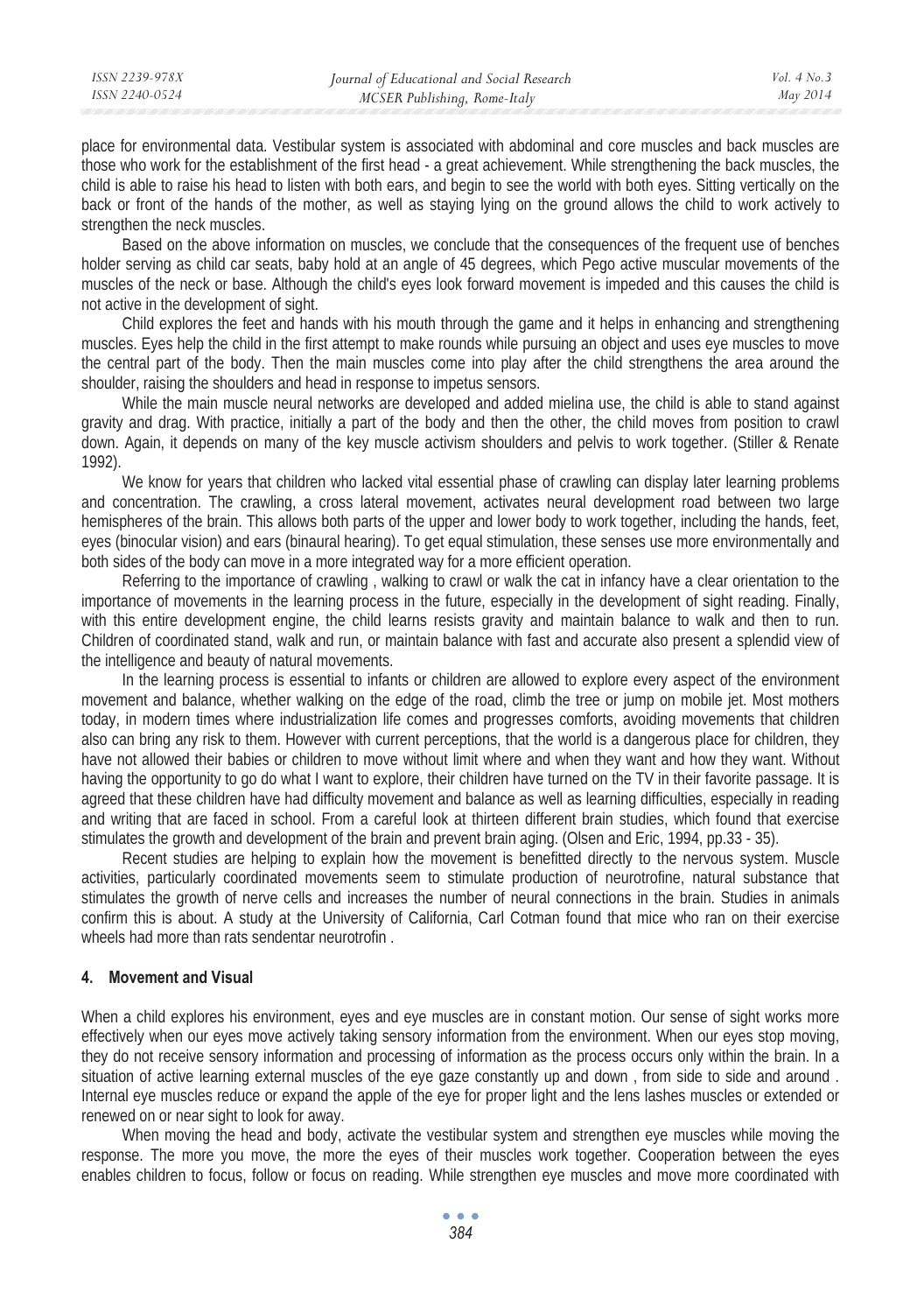| ISSN 2239-978X | Journal of Educational and Social Research | Vol. $4$ No. $3$ |
|----------------|--------------------------------------------|------------------|
| ISSN 2240-0524 | MCSER Publishing, Rome-Italy               | May 2014         |
|                |                                            |                  |

each other, the brain developed and are available most relevant (Paul E. & Gail E. 1990). This is because 80 % of the muscle nerve terminals are connected directly through pro perception and the vestibular system, the motor nerve of the eye. (Gail E. 1995).

Often observed that children who have difficulty reading also experience difficulty when asked to focus on the thumb of the hand while moving it across their visual field. Their eyes jump, they complain that it causes pain and have difficulty concentrating were. This visual stress, when the eyes are not focused or not effectively coordinated, comes as a result of insufficient development of the eye muscle, often caused by lack of movement.

Infants begin by following the movements of the hands or feet of their eyes. With time, place and specific neural networks so developed hand- eye coordination. The baby is able to bring into view artifacts from the world to observe and learn. Coordinated hand / eye, foot / eye allows them to accurately objects in their environment. With practice and maturity of networking and coordination occurs a changeup / eye develops. Now leads the eye movements of the hand so that the totality of knowledge becomes the model for internal motion. We can now learn to associate the movement with Amy viewing as described in Chapter 1, made with respect of football. This is essential to write, draw, to decline an instrument in learning a sport or a dance.

Eye muscles also play an important role in classroom learning. Before entering school, and three -dimensional peripheral eyesight enables learning environment. They integrate with kinesthetics viewing to understand format, the movement of natural forms and the awareness space. When children enter school, they are often expected to develop their focus foeval two dimensional tasks. Foeval focus in school is important to see small letters, two dimensional static on a page . The transition from three dimensional focus and spun periphery foeval focus is immediate and in many cases unnatural.

Emotionally stressful situations, as a sense of instinctive response to danger, the eyes move peripherally, so they may perceive as much as possible from the environment. This makes it very difficult for the eyes to work together and to observe.

 When people live in constant stressful circumstances, external eye muscles tend to be strengthened by extending the internal muscles of the eye and making foeval and observing focusing more difficult. To children with learning difficulties, especially the autistic and those eyes are always disleksic a significant factor. The fact of the movement of the finger before and after the eye causing pain and discomfort. It is not surprising that these children have problems to read and not read. Their muscles ache and must be retrained before they read in order to remain calm. We should note the information on brain gymnastics, which presents a simple way to activate all the muscles of the eye. Exercises reduce the stress response and help to read and easily understood.

Mobility is an integral part of all mental process, atomic movement that causes molecular movement, which causes the cell (electric), to think and to make clear the action.

### **5. Research Methodology**

It is a qualitative study, phenomenological, where required to further deepen the knowledge on the role of the movements of the baby in the first year of life. For the realization of the study with two groups of children, and the control experiment was conducted two assessments on the level of preservation of primitive reflexes, before and after the experiment. Evaluations were carried out under the support of studying neuropediater mothers and in the presence of children. The first assessment was conducted during September 2012 and the Second Assessment was conducted in June 2013. All children were tested for the presence of unconstrained initial reflexes Moro, Research (Rooting), Gain (Sucking), Asymmetric tonic neck reflex (ATNR), Symmetric tonic neck reflex (STNR), Tonic Labyrinth reflex (TLR) , reflex palm (Handheld) , Reflex Galant.

Testing for maintaining the level of initial reflexes became INPP method (S. Goddard reflexes, learning, and behavior. Did window into a child's mind. Eugene, OR: FernRidge Press, 2005). These tests were modified by Attention, Balance and Coordination: the ABC's of learning success' by Sally Goddard Blythe (2009) and ' primitive Reflex Training, Visual Dynamix by Lori Moybray (2010) - a major source of primitive reflexes corrective exercises.

The result of tests throughout the procedure was based on standardized scales of 0-4 (Capute et al. 1984).

Based on the results of testing for unconstrained initial reflexes to get all children in the study, they were divided into two groups, group I and group control of the experiment. Children assigned to experiment reflexive motor underwent therapy for 9 months October 2012 to June 2013, to assess whether the interference with motor therapy will affect the initial integration of reflexes that are stored beyond their biological age. Therapy was conducted twice a day by 10-15 minutes at the beginning of the experiment up to 45 minutes at the end of the experiment. The exercises were obtained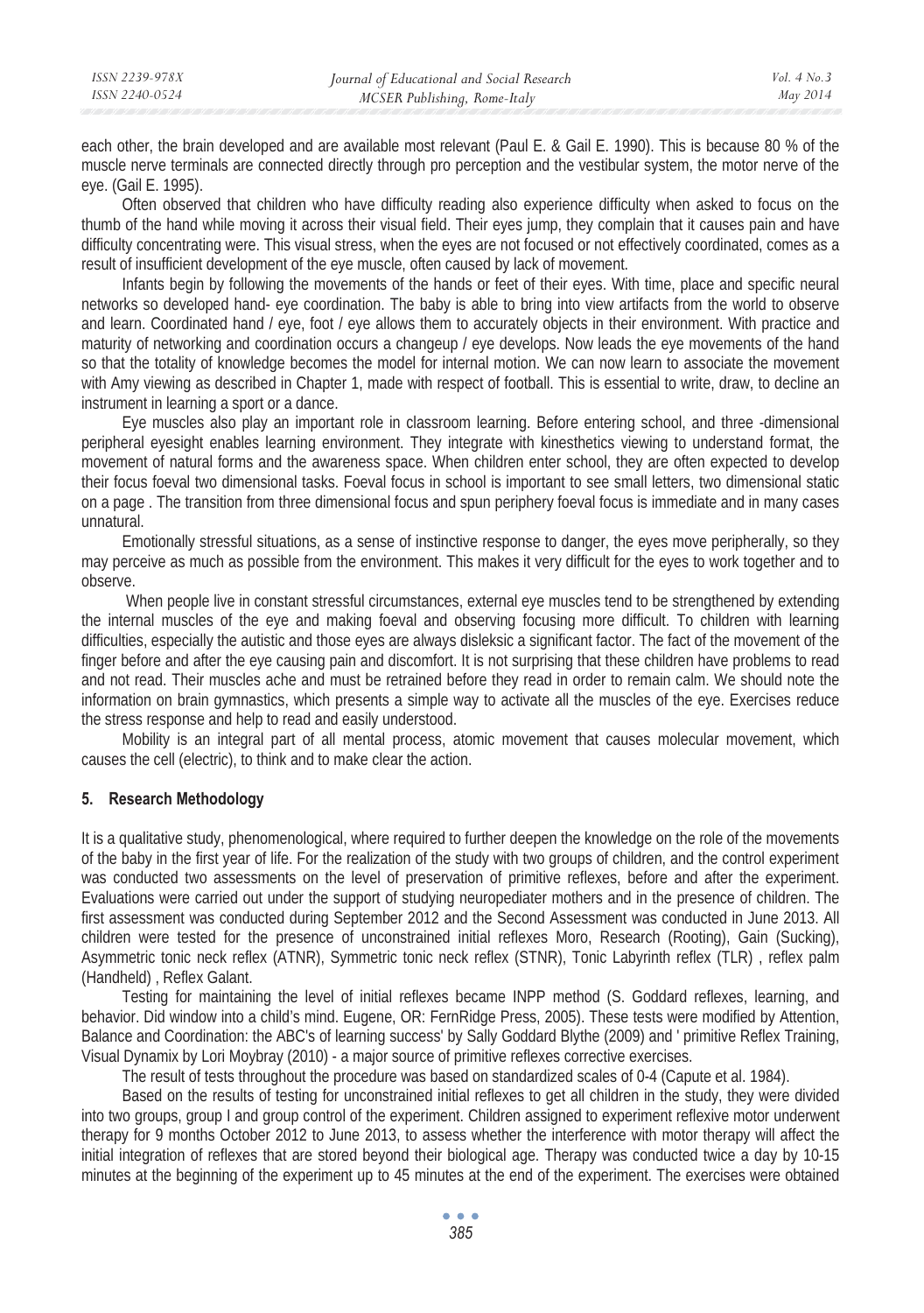from individual INPP program involving the use of models early movements performed by children in the first year life.

Parents of all participants gave informed written consent and the study was approved by the Council of Professors of the European University of Tirana.

# **6. Purpose**

Tested with children aged 6-10 years old, with learning disorders (neurological) because of initial storage reflexes, if repeating the same patterns as reflexive movements of the first year of life, will positively affect their containment and consequently will have improved neuro - motor skills, and increase academic performance of school children.

# **7. Sampling**

The sample was selected through a selective approach, taking a representative sample not casual. We study 14 children (6-10 year olds, 12 boys and 2 girls) diagnosed by a doctor with ADHD, autism, dyslexia, language disorders and have difficulty in learning These children were divided into two groups, the experiment group with 7 children, (6 boys and 1 girl) and control group with 7 children (6 boys and 1 girl). All children in the study were taken from the city of Vlora from different schools 9 - year public and private. Public schools "Lef Sallata", "Muco Delo", "Ismail Qemali", "Ibrahim Kushta" non-public schools "Kampionët" and "RealD". Permission to undergo the experiment, the children were taken from parents and from Directorate for Education Vlora.

# **8. Hypothesis 1**

Children with learning disorders in age from 6 to 10 years old , have a high level of conservation unconstrained primitive reflexes.

# **9. Hypothesis 2**

The level of preservation of primitive reflexes, decrease unconstrained when they undergo therapy reflexive motor, for a period of 9 months.

# **10. The Study Findings**

Measurement of primitive reflexes before the experiment for all children in the study received a positive result that shows deviation over 0.

| Unconstrained initial reflexes        | Total | %    |
|---------------------------------------|-------|------|
| Asymmetrical Tonic Neck Reflex (ATNR) | 14/14 | 100% |
| Tonic Labyrinthine Reflex (TLR)       | 14/14 | 100% |
| Symmetrical Tonic Neck Reflex (STNR)  | 9/14  | 64%  |
| Spinal Galant Reflex                  | 6/14  | 42%  |
| Moro Reflex                           | 11/14 | 78%  |
| Rooting Reflex                        | 4/14  | 28%  |
| <b>Sucking Reflex</b>                 | 2/14  | 14%  |
| Palmar Reflex                         | 5/14  | 35%  |

Of the 14 children in the study received 14, or 100% of their guarding reflex ATNR and TLR, 9 children and 64% of them STNR guarding reflex, 6 children and 42% of them watched Spinal Galant reflex, 11 or 78% of them watched the Moro reflex, 4 or 28% of them watched Rooting reflex, 2 or 14% guarding reflex Sucking and 5 or 35% guarding Palmar reflex.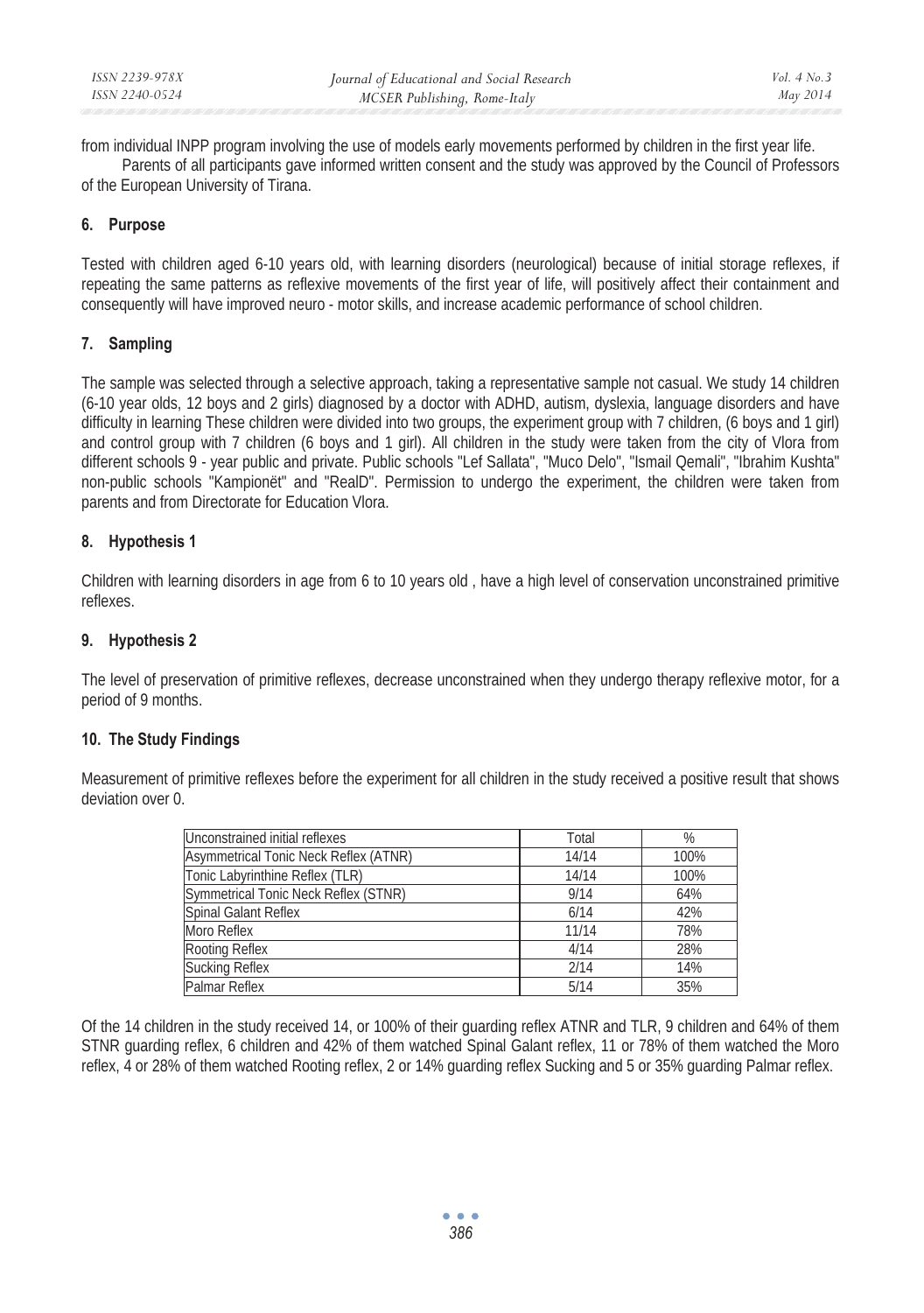

Measuring reflexes before the experiment only for children of the group to experiment

| Unconstrained initial reflexes        | Total | %    |
|---------------------------------------|-------|------|
| Asymmetrical Tonic Neck Reflex (ATNR) | 7/7   | 100% |
| Tonic Labyrinthine Reflex (TLR)       | 7/7   | 100% |
| Symmetrical Tonic Neck Reflex (STNR)  | 4/7   | 57%  |
| Spinal Galant Reflex                  | 3/7   | 42%  |
| Moro Reflex                           | 6/7   | 85%  |
| Rooting Reflex                        | 2/7   | 28%  |
| Sucking Reflex                        | 1/7   | 14%  |
| Palmar Reflex                         | 3/7   | 42%  |

7 children who are subject INPP Programme, 7 or 100% of them guarding reflex ATNR and TLR, four children or 57% of them guarding reflex STNR, 3 children and 42% of them watched Spinal Galant reflex, 6 or 85% of their guarding reflex Moro, 2, or 28% of them watched Rooting reflex, 1 or 14% guarding reflex Sucking and 3 or 42% guarding Palmar reflex.



Measuring reflexes before the experiment only for children of the control group.

| Unconstrained initial reflexes        | Total | %    |
|---------------------------------------|-------|------|
| Asymmetrical Tonic Neck Reflex (ATNR) | 717   | 100% |
| Tonic Labyrinthine Reflex (TLR)       | 7/7   | 100% |
| Symmetrical Tonic Neck Reflex (STNR)  | 5/7   | 64%  |
| Spinal Galant Reflex                  | 3/7   | 42%  |
| Moro Reflex                           | 5/7   | 78%  |
| Rooting Reflex                        | 2/7   | 28%  |
| <b>Sucking Reflex</b>                 |       | 14%  |
| Palmar Reflex                         |       | 35%  |

7 children control group who did not undergo INPP Program, 7 or 100% of their guarding reflex ATNR, and TLR, 5 or 64% of them children watched STNR reflex, 3 children and 42% of them watched Spinal Galant reflex, or 78% of them watched the Moro reflex, 2 or 28% of them watched Rooting reflex, 1 or 14% guarding reflex Sucking and 2 or 28% guarding Palmar reflex.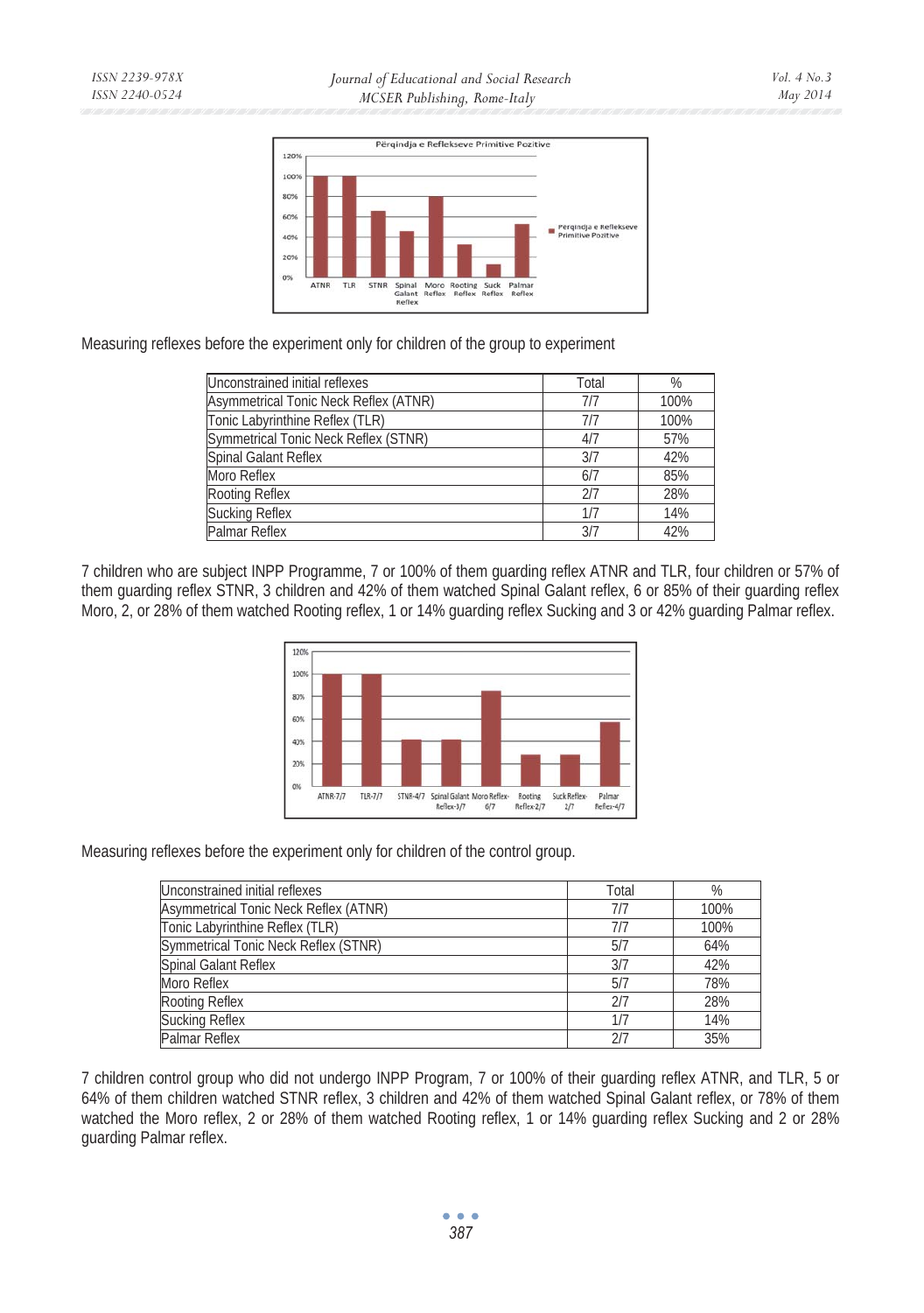

Reflexes measurements after the experiment: the experiment group

| Unconstrained initial reflexes                  | Total | %   |
|-------------------------------------------------|-------|-----|
| Asymmetrical Tonic Neck Reflex Reflekset (ATNR) | 3/7   | 42% |
| Tonic Labyrinthine Reflex (TLR)                 | 217   | 28% |
| Symmetrical Tonic Neck Reflex (STNR)            | 217   | 28% |
| Spinal Galant Reflex                            | 1/7   | 14% |
| Moro Reflex                                     | 217   | 28% |
| Rooting Reflex                                  | 1/7   | 14% |
| <b>Suck Reflex</b>                              |       |     |
| Palmar Reflex                                   |       | 14% |

7 children who underwent INPP Program, 3 or 42% of them guarding reflex ATNR and 2 or 28% guarding reflex TLR, 2 or 28% STNR guarding reflex, 1 or 14% of them watched Spinal Galant reflex, 2 or 28 Moro reflex guarding%, 1 or 14% of them watched Rooting reflex, reflex Sucking 0 children watched and watched 1 or 14% Handheld reflex.



Reflexes measurements after the experiment: control group Initial reflexes with unconstrained Total % Asymmetrical Tonic Neck Reflex (ATNR) 6/7 87 %

7 children who underwent no INPP Program Keeton had after 9 months results: 6 or 87% of them guarding reflex ATNR and TLR, five children or 71% of them STNR guarding reflex, 3 children and 42% of them watched Spinal reflex Galant, 5 or 71% of them watched the Moro reflex, 2 or 28% of them watched Rooting reflex, 1 or 14% guarding reflex Sucking and 2 or 28% Handheld guarding reflex.